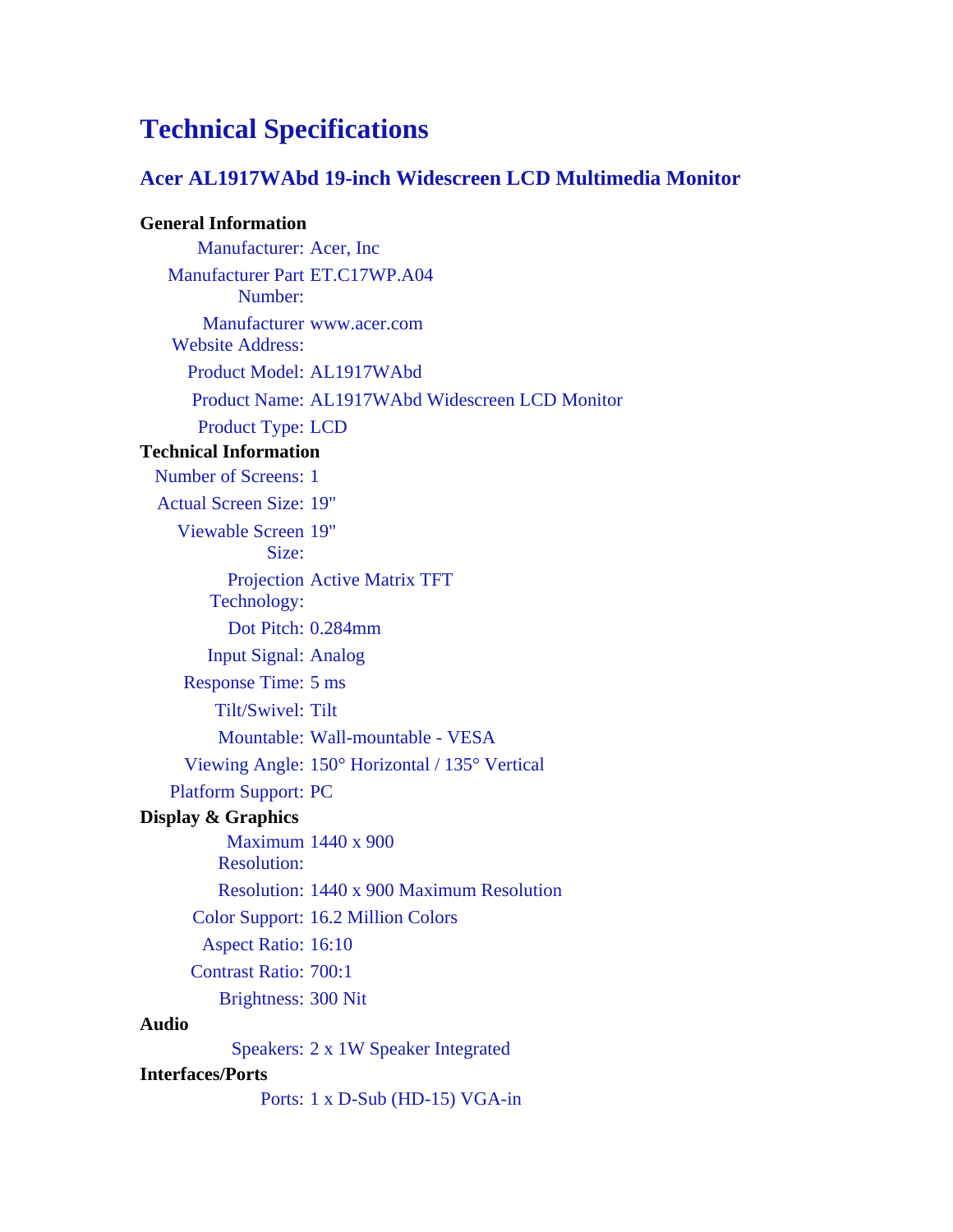**Power Description** Input Voltage: 110 V AC or 220 V AC **Physical Characteristics** Color: Black Cabinet Dimensions: 14.9" Height x 17.7" Width x 7.2" Depth Weight: 8.8 lb